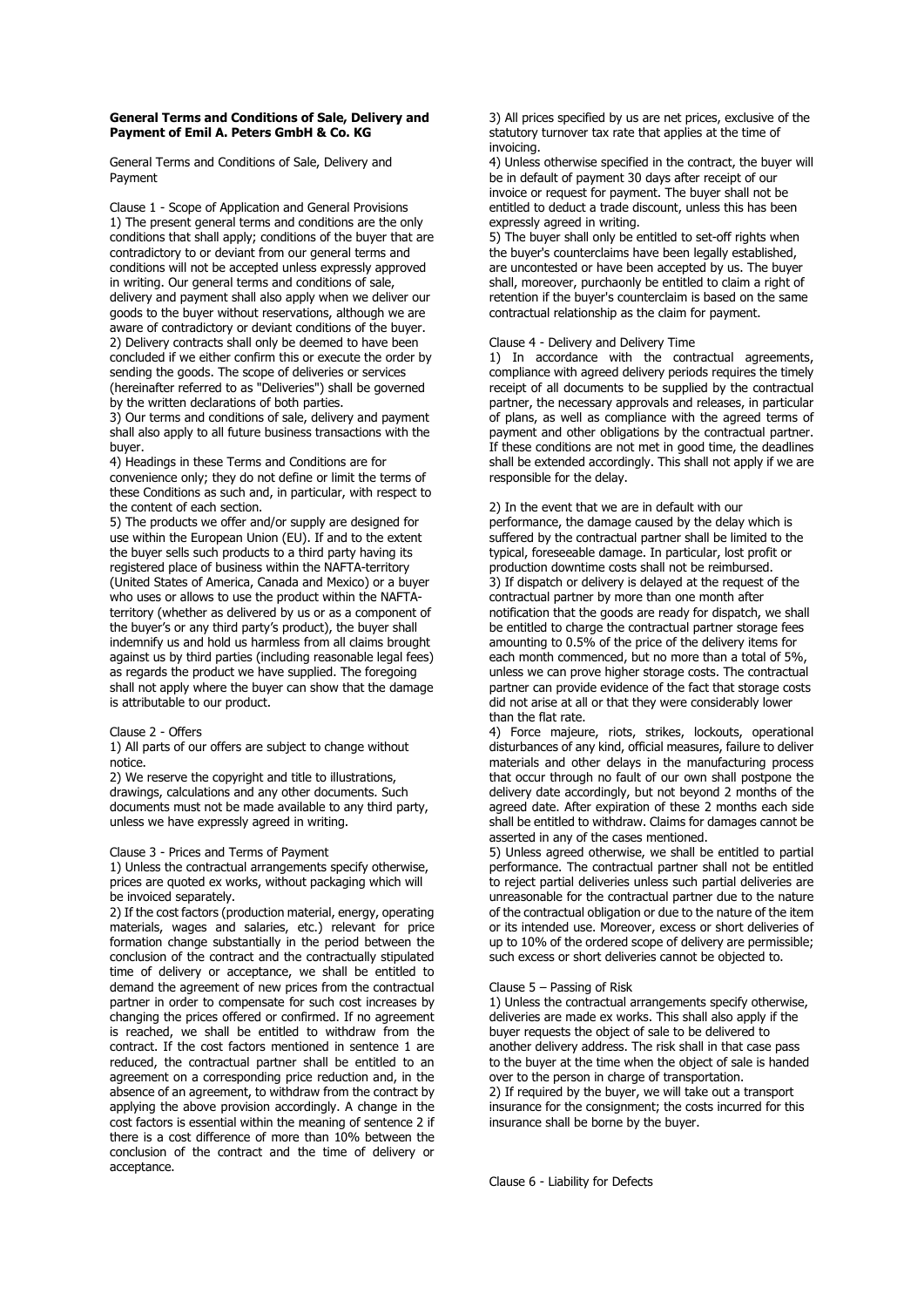1) In accordance with § 377 HGB (German Commercial Code), the contractual partner shall be obliged to inspect the received goods immediately and to notify us promptly in writing of any complaints, namely obvious defects without delay, but at the latest within 10 days after receipt of the delivery, and hidden defects without delay after discovery of the defect.

2) Should the object of sale be defective, we shall as a first remedy always be granted the opportunity to subsequently perform in compliance with the regulations in clause 439 of the German Civil Code (BGB). 3) If we are not prepared or not in the position to subsequently perform, or should said subsequent performance be delayed beyond reasonable time limits for reasons for which we are responsible, or should said subsequent performance fail for other reasons, the buyer shall, at his own discretion, have the right to withdraw from the contract or demand a reduction of the purchase price.

4) Unless anything else follows from the regulations set out below, any further claims of the buyer - on whatever legal grounds - shall be excluded. We shall, therefore, not be liable for damage that is not done to the delivered item itself; we shall, in particular, not be liable for lost profit or other damage to property the buyer may incur. The above liability disclaimer shall not apply if the damage is caused intentionally or by gross negligence and in cases in which life, limb or health is put at risk. Neither shall the liability disclaimer apply if we have accepted a guarantee for the condition of the object or its durability. The above liability disclaimer shall not apply either for damage caused by culpable breach of material contractual obligations; unless the damage is caused intentionally or by gross negligence or unless we have accepted guarantees, the extent of our liability shall in this case be limited to damage that can be anticipated in view of the special nature of the contract. 5) The buyer's warranty claims become statute-barred after twelve months. This shall not apply in all cases in which the legal regulations of clause 438, subclause 1 (2) of the German Civil Code (BGB) (structures and objects for structures), clause 479 sub-clause 1 BGB (right of recourse), and clause 634a sub-clause 1 (2) BGB (structural defects) require longer periods.

#### Clause 7 - Total Liability

1) Any further liability for damages and compensation of expenses other than the liability specified in clause 6 above - irrespective of the legal nature of the asserted claim - shall be excluded. This regulation shall not apply to claims asserted against us on the basis of clauses 1 and 4 of the German product liability act (ProdHaftG). Neither shall the exemption from liability apply in cases of damage caused intentionally or by gross negligence, or cases in which life, limb or health is put at risk, and in cases of a culpable breach of material contractual obligations. Claims for damages in the case of a breach of material contractual obligations shall however be limited to damage that can be anticipated in view of the special nature of the contract, unless the damage is caused intentionally or by gross negligence or unless liability because of a risk to life, limb or health applies. The above regulations do not involve any reversal of the burden of proof to the disadvantage of the buyer.

2) We shall be entitled to the statutory warranty claims without any restriction.

#### Clause 8 - Reservation of Title

1) The objects of the deliveries (reserved goods) shall remain our property until all claims to which we are entitled against the contractual partner from the business relationship have been fulfilled. Should the buyer violate the terms of the agreement, in particular when the buyer fails to pay by the due date, we shall have the right to withdraw

from the contract, and take back the object of sale. We are further entitled to commercialise the object of sale after it has been taken back; the commercialisation proceeds that remain after deduction of reasonable commercialisation costs shall be offset against the amount payable by the buyer.

2) The buyer shall treat the object of sale with all due care. The buyer shall take out a replacement value insurance at his own expenses to insure the object of sale against fire, water and theft damage. The object shall be maintained and serviced by the buyer in due time to the extent necessary at the buyer's own expenses.

3) The buyer is obliged to inform us without delay in writing of any seizure or other third party intervention. The buyer is in such a case in addition obliged to give us full support in asserting our rights in and out of court, in particular by providing us with the required documents. 4) The buyer shall have the right to resell the object of sale in an ordinary course of business, however he shall at this stage already assign to us all claims to the extent of the invoiced amount (inclusive of value added tax), which will accrue to him vis a vis his customer or third parties as a result of the resale. Said assignment shall become effective irrespective of whether the object of sale is resold without or after processing. We herewith accept said assignment. The buyer retains the right to recover debts as part of the ordinary course of business. This right becomes null and void if the buyer fails to comply with his payment obligations from the sales proceeds he has received or if he fails to pay by the due date. Said right becomes furthermore null and void if a petition for the institution of insolvency or composition proceedings is filed against the buyer's property or if the buyer suspends his payments. In these cases we shall be entitled to recover the assigned debts ourselves. The buyer shall be obliged to provide us with all information required for recovery and to submit the relevant documents to us. The buyer is in this case furthermore obliged to inform the debtors (third parties) of the assignment.

5) When the object of sale is processed or transformed by the buyer, this shall always be done for us. If the object of sale is processed with other items that are not our property, we shall acquire the joint title to the new object on a pro rata basis that reflects the relationship between the value of the object of sale and the other processed items at the time of processing. In all other respects, what has been said above for the object of sale delivered under proviso shall equally apply to the object produced by processing.

6) If the object of sale is inseparably compounded with other items that are not our property, we shall acquire the joint title to the new object on a pro rata basis that reflects the relationship between the value of the object of sale and the other compounded items at the time of compounding. Should compounding be made so that the buyer's object becomes the main object, it shall be understood that the buyer transfers a pro rate joint title to us. The buyer shall keep the sole title or the joint title thus created in safe custody for us.

7) We undertake to release, upon the buyer's request, the securities to which we are entitled in so far as the value of our securities exceeds the claim to be secured by more than 20 percent; the decision as to what securities shall be released rests with us.

Clause 9 - Place of Performance, Applicable Law and **Jurisdiction** 

1) Unless agreed otherwise, the commercial domicile of our company shall be the place of performance. 2) Only German law shall apply to all business relations with us. The application of the United Nations Convention on Contracts for the International Sale of Goods (CISG) shall be excluded.